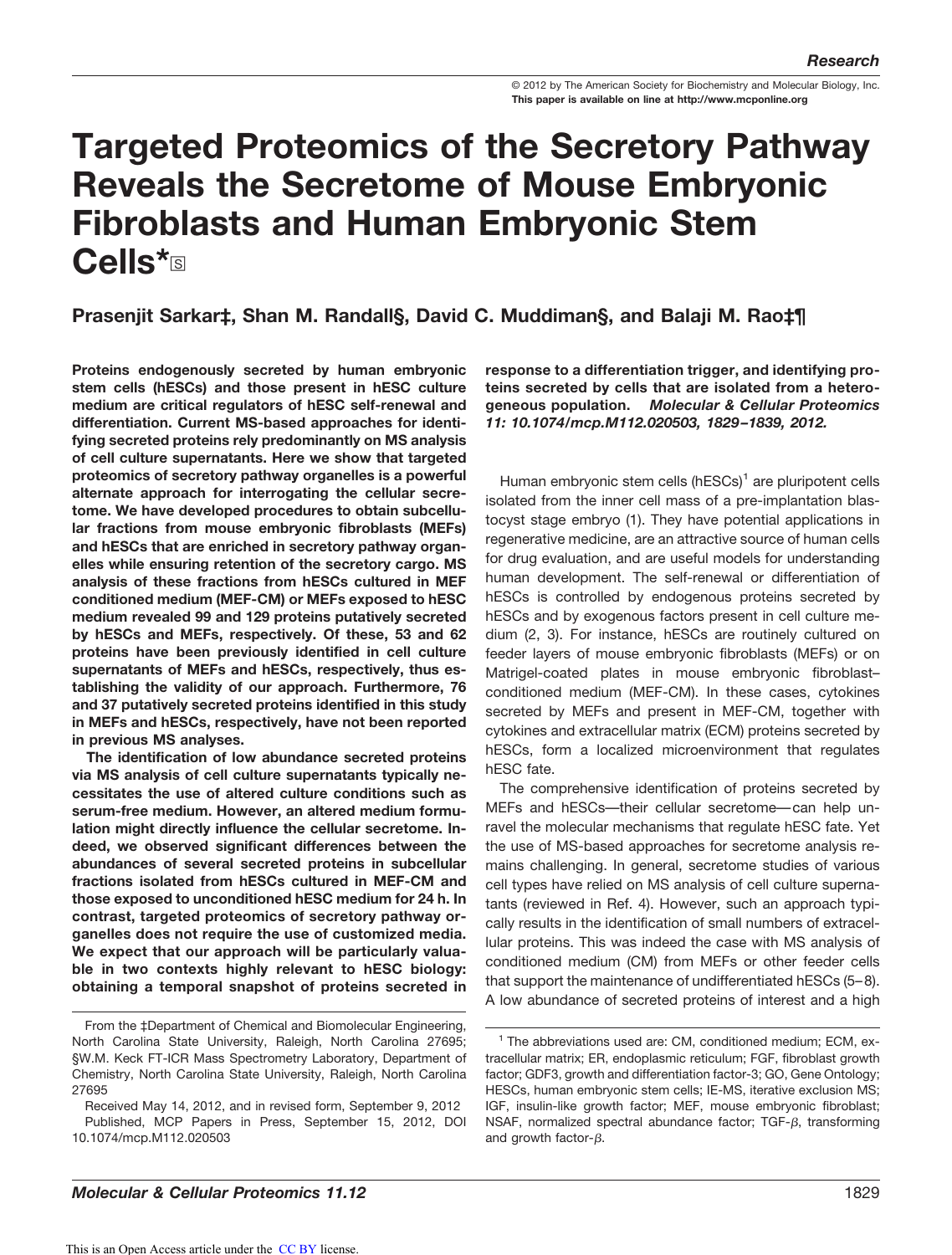concentration of serum proteins in cell culture media significantly impede MS analysis. To overcome these limitations, Bendall *et al.* implemented an iterative-exclusion MS (IE-MS) strategy, in conjunction with the use of medium without serum or serum replacer, for the identification of proteins secreted by MEFs and hESCs (2). Using this approach, large numbers of previously unreported proteins secreted by MEFs and hESCs could be identified, showing that IE-MS is a powerful strategy for the identification of low abundance proteins. However, the use of medium without serum or serum replacer for secretomic analysis can be problematic. Specifically, the use of a "blank" or serum-free medium might alter cellular physiology and, consequently, the profile of secreted proteins. Indeed, we observe that hESCs are highly prone to apoptosis under such growth conditions. Moreover, an analysis of the cell culture supernatant is not specifically targeted toward endogenously secreted ECM proteins, which are also an important component of the cellular microenvironment. ECM proteins form a matrix that associates with the cell and might not be present in the cell culture supernatant. Moreover, many growth factors are known to be sequestered by ECM proteins and might not be released into the culture medium (9). Here we present a rigorous evaluation of an alternate strategy to interrogate the entire cellular secretome, including cytokines and ECM proteins. Notably, our approach does not require the use of customized media lacking serum and serum replacers, and it is compatible with cell culture systems utilizing media of unknown or poorly defined composition, such as CM from MEFs.

To identify the secretome of MEFs and hESCs, we carried out an MS analysis of their subcellular fractions that were enriched in secretory pathway organelles. The secretory pathway comprises the endoplasmic reticulum (ER), the Golgi apparatus, and the associated transport vesicles. Detailed MS analysis of these organelles identifies the secretory cargo (*i.e.* proteins destined to be secreted) in addition to the secretory pathway proteome (10). Indeed, we have previously identified several secreted proteins in hESCs as a result of contamination by the ER and Golgi (11) in our subcellular fractions. In light of these reports, we hypothesized that targeted proteomic analysis of the secretory pathway is a viable approach for comprehensive characterization of the cellular secretome. Accordingly, we developed protocols to isolate subcellular fractions enriched in the ER and Golgi compartments from MEFs and hESCs, and we subsequently carried out MS analysis on these samples. Several proteins secreted by MEFs and hESCs could be identified in this manner. Strikingly, the numbers of proteins identified were comparable to those obtained with the highly efficient IE-MS approach. Furthermore, we also show that short-term changes in medium composition affect the profile and quantitative levels of several proteins that transit through the secretory pathway, including secreted and membrane proteins. Taken together, our results validate the use of targeted secretory pathway proteomics as

a powerful alternate approach to interrogate the cellular secretome.

#### MATERIALS AND METHODS

*Cell Culture—*MEFs were isolated from E13.5 pregnant CD-1 mice embryos (Charles River, Wilmington, MA) and cultured in MEF medium comprising DMEM-High Glucose (Invitrogen, Carlsbad, CA), 10% fetal bovine serum (Sigma-Aldrich, St. Louis, MO), 1% penicillinstreptomycin (Invitrogen), and 1% L-glutamine (Invitrogen). H1 and H9 hESCs (WiCell, Madison, WI) were cultured on MEF feeders as described elsewhere (12). hESCs were passaged upon confluence, every 5 to 7 days. Feeder free culture of hESCs was carried out on Growth Factor Reduced MatrigelTM (BD Biosciences, Bedford, MA) in the presence of MEF-CM. For passaging, confluent colonies were scored manually, and subcolonies were lifted off the plate using Collagenase IV (Invitrogen). MEF-CM was prepared using previously published protocols (13), using passage-3 MEFs.

*Flow Cytometry—*H1 and H9 colonies were dissociated using Trypsin/EDTA (Sigma) and fixed in 4% paraformaldehyde (Fisher Scientific, Fair Lawn, NJ). Cells were permeabilized in saponin buffer containing 1 mg/ml saponin (Sigma-Aldrich) and 1% BSA in PBS. Cells were incubated with rabbit anti-human OCT4 antibody (Cell Signaling, Danvers, MA) at 1:200 dilution and mouse anti-human SSEA4 antibody (Millipore, Billerica, MA) at 1:1000 dilution for 1 h at room temperature and subsequently with goat anti-rabbit ALEXA-633 (Invitrogen) and goat anti-mouse ALEXA-488 (Invitrogen) antibodies at 1:500 dilution for 1 h at 4 °C. Cells were analyzed using a BD FacsAria flow cytometer.

*Isolation of Subcellular Fractions and Whole Cell Lysate—*Mitomycin C-treated MEFs were exposed to hESC medium, as per the protocol for making MEF-CM, prior to harvesting the cells. hESC medium comprised DMEM/F12 (Invitrogen), 20% knockout serum replacement (Invitrogen), 1 mm L-glutamine (Invitrogen), 0.1 mm  $\beta$ -mercaptoethanol (Sigma-Aldrich), 1% non-essential amino acids (Invitrogen), and 4 ng/ml basic fibroblast growth factor (Sigma-Aldrich). MEFs were exposed to fresh hESC medium every day for 4 days to allow the cells to adapt to the medium. MEFs were then washed with Dulbecco's PBS without Ca<sup>2+</sup> and Mg<sup>2+</sup> (DPBS) (Sigma-Aldrich) and incubated in hypotonic PBS (25% DPBS in water) for 20 min at 4 °C. The sheet of MEF cells that subsequently detached from the flask was collected and vigorously vortexed to dislodge individual cells from the ECM. Cells were centrifuged at 300g for 5 min at 4 °C, and the supernatant was discarded. The cell pellet was resuspended in sucrose buffer comprising 250 mm sucrose (Fisher), 25 mM potassium chloride (Fisher), 5 mM magnesium chloride (Fisher), 10 mM triethanolamine (Sigma-Aldrich), 10 mM acetic acid (Fisher), and cØmplete mini® protease inhibitor mixture tablets (Roche, Indianapolis, IN) with the pH adjusted to 7.6 using triethanolamine and/or acetic acid. The cells were lysed by being passed through a 25-gauge needle twice and centrifuged at 3000g for 10 min at 4 °C to remove nuclei (14). The supernatant was incubated with 50  $\mu$ l anti-Tom22 magnetic microbeads (Miltenyi Biotec, Auburn, CA) at 4 °C for 1 h. The magnetic microbeads loaded with mitochondria were cleared using a DynaMag-15 magnet (Invitrogen) via incubation at 4 °C for 5 h. The cleared lysate was centrifuged at 15,000g for 30 min at 4 °C. The pellet was enriched for ER and Golgi (14) and was solubilized in 8 M urea (Sigma) and 50 mM ammonium bicarbonate (VWR, West Chester, PA) and stored at  $-80$  °C until further use.

H1 and H9 cells were grown until confluence and washed with DPBS. For experiments with unconditioned medium, H1 and H9 cells were exposed to unconditioned hESC medium for 1 day, and cultures were washed with DPBS to remove dead cells. Cultures were incubated in DPBS with 1 mm EDTA (ACROS, Geel, Belgium) to dissociate colonies into single cells. The suspension was centrifuged at 300g for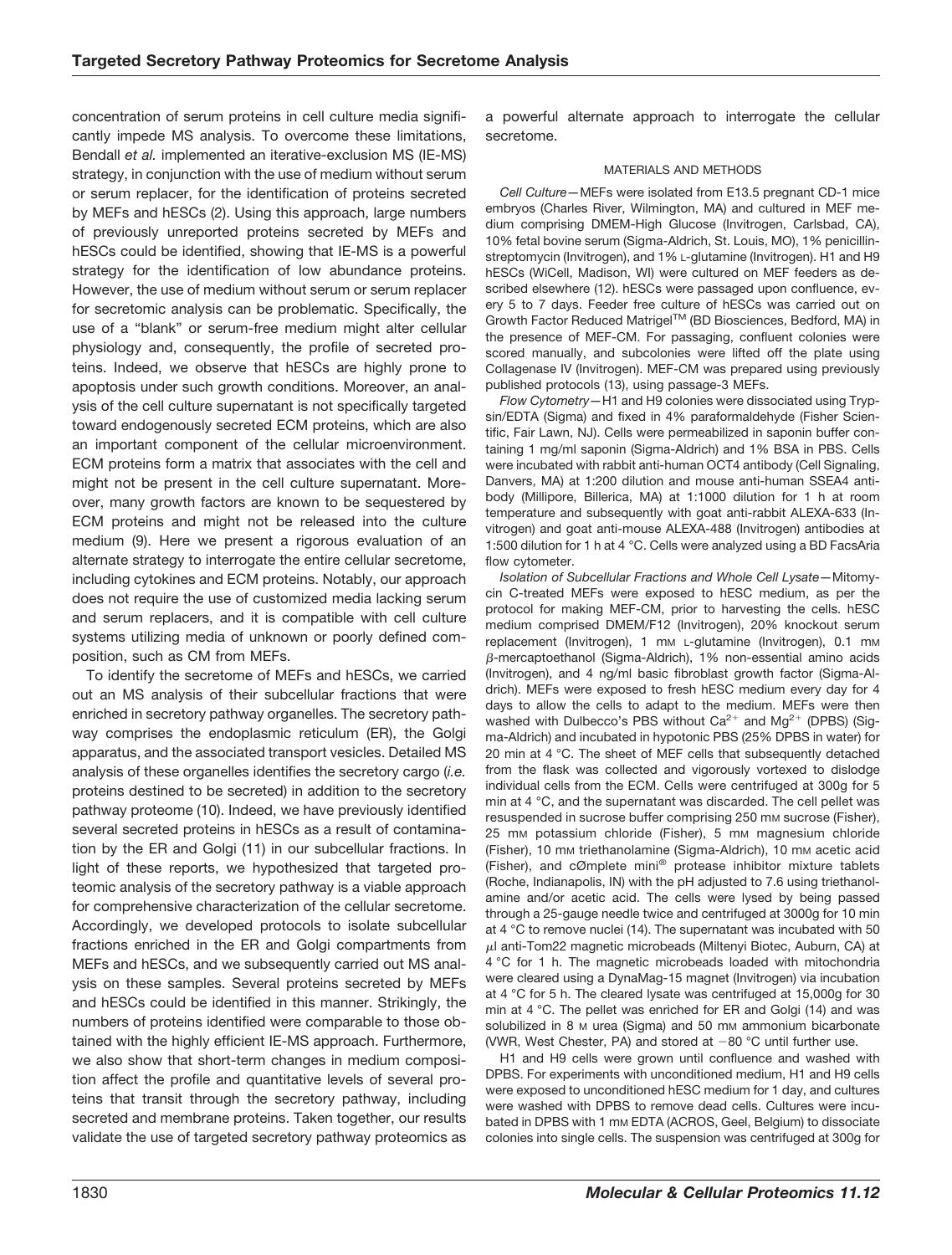5 min at 4 °C. The cell pellet was resuspended in sucrose buffer, and cells were lysed by being passed through a 25-gauge needle twice. The lysate was centrifuged at 3000g for 10 min at 4 °C to remove nuclei. The supernatant was incubated with anti-TOM22 magnetic microbeads (Miltenyi Biotec) at 4 °C for 1 h. Magnetic microbeads were cleared via incubation with a DynaMag-15 magnet at 4 °C for 5 h. The cleared lysate was centrifuged at 15,000g for 30 min at 4 °C, and the pellet was solubilized in 8 M urea with 50 mM ammonium bicarbonate. Samples were stored at -80 °C until further use. To obtain the whole cell lysate, H9 cells were directly lysed in 8 M urea with 50 mm ammonium bicarbonate and passed vigorously through a 22-gauge needle until the lysate was no longer viscous. The lysate was stored at  $-80$  °C until further use.

Protein Digestion–Approximately 100 µg of total protein was digested using filtered-aided sample preparation, a protocol adapted from that of Mann and coworkers (15). Vivacon 30k molecular weight cutoff filters (Sartorius Stedim Biotech, Goettingen, Germany) were used as reaction vessels; samples were reduced with dithiothreitol, alkylated with iodoacetamide, and digested overnight with trypsin. The digestion was quenched by the addition of 1% formic acid solution, and the peptides were collected via centrifugation.

*Peptide Fractionation—*Peptides were fractionated by means of an anion exchange protocol previously described by Wisniewski *et al.* (16). 200  $\mu$ l pipette tips were filled with a solid phase anion exchange resin (3M, St. Paul, MN) to create StageTips for peptide fractionation (17). Britton & Robinson buffer pH 5.0 (Ricca Chemical Company, Arlington, TX) was titrated with either HCl or NaOH to different pH readings (3.0, 4.0, 5.0, 6.0, 8.0, and 11.0) to create a total of six different buffers. StageTips were conditioned with methanol followed by 1 M NaOH, followed by pH 11 buffer. Peptides were loaded in pH 11 buffer and subsequently eluted with each of the aforementioned buffers in descending order via centrifugation. Fractions were collected and evaporated under vacuum before being reconstituted in mobile phase A for LC-MS/MS analysis.

LC-MS/MS-An Eksigent 1D+ nano-LC system (Eksigent, Dublin, CA) utilizing a cHiPLC-Nanoflex system for reversed-phase separation of peptides was employed with a trap and elute configuration. The dimensions of the nano cHiPLC analytical column were 75  $\mu$ m inner diameter  $\times$  15 cm, and the nano cHiPLC trapping column measured 200  $\mu$ m inner diameter  $\times$  0.5 mm. Both columns were packed with ChromXP C18-CL (3  $\mu$ m, 120 Å) by the manufacturer (Eksigent).

LC solvents were purchased from Burdick and Jackson (Muskegon, MI). Mobile phase A contained 98% water, 2% acetonitrile, and 0.2% formic acid, and mobile phase B consisted of 2% water, 98% acetonitrile, and 0.2% formic acid. Peptides were loaded on the trap column at 2  $\mu$ l/min before switching in-line with the analytical column at a flow rate of 350 nL/min. The gradient was initiated at 2% B and adjusted to 7% B over the first 5 min. The gradient was then slowly ramped to 40% B over the next 211 min before being adjusted to 95% B over 2 min. The gradient was held at 95% B for 8 min before being adjusted to 2% B over the course of 2 min and was held at 2% B for an additional 10 min for re-equilibration.

Mass measurements were made using an LTQ-Orbitrap XL mass spectrometer (Thermo Fisher Scientific, Bremen, Germany) using parameters optimized in a previous study (18). A broadband scan using 60,000 resolving power at 400 *m*/*z* was collected in profile mode by the Orbitrap mass analyzer, followed by eight data-dependent MS/MS scan events collected in centroid mode in the LTQ using collision-induced dissociation. Charge state screening was enabled, and unassigned,  $1+$ , and  $\geq 4+$  charge states were rejected from MS/MS analysis. Dynamic exclusion was also enabled and set to 180 s with a repeat count of 1, a repeat duration of 0 s, and an exclusion list size as large as 500 ions. Automatic gain control

settings were 8  $\times$  10<sup>3</sup> ions for the LTQ and 1  $\times$  10<sup>6</sup> ions for the Orbitrap.

For analysis of the whole cell lysate, 50  $\mu$ g of protein was loaded onto a gel and separated at a constant 200 V before staining with BioSafe Coomassie stain (BioRad, Hercules, CA). The gel lane was cut into 10 sections which were reduced with dithiothreitol, alkylated with iodoacetamide, and digested with trypsin. Digested peptides were separated using an Eksigent 1D+nano-LC system (Eksigent, Dublin, CA) with a vented column configuration (19). A 15 cm PicoFrit column (New Objective, Woburn, MA) and a 5 cm IntegraFrit trap column (New Objective) were packed in-house with Magic C18AQ stationary phase (5  $\mu$ m particles, 200 Å pore size) (Microm Biosources, Auburn, CA). Data were acquired with a 7T LTQ-FT-ICR Ultra (Thermo Fisher Scientific, San Jose, CA) mass spectrometer using 100,000FWHM resolving power at 400 *m*/*z*. Up to eight data dependent MS/MS scan events were triggered for every precursor scan.

*MS Data Analysis—*RAW data files generated from LC-MS/MS analyses were analyzed using MASCOT Distiller version 2.4.2.0 (Matrix Science, Boston, MA) to create peak lists and subsequently searched using the MASCOT search engine version 2.3.2 (Matrix Science) (20). The parameters used for searching included the variable modifications asparagine and glutamine deamidation, as well as methionine oxidation. Cysteine carbamidomethylation was set as a fixed modification. Trypsin was selected as the protease, and a maximum of two missed cleavages were allowed. Search tolerances were set to  $\pm 5$  ppm and  $\pm 0.6$  Da for the precursor ions and product ions, respectively. The SwissProt human database containing 20,255 target sequences (downloaded January 28, 2012) was appended with reverse sequences for use as the target/decoy database. Search results were imported into ProteoIQ version 2.3.05 (NuSep, Athens, GA) to create protein lists filtered using a 1% false discovery rate. Normalized spectral abundance factor (NSAF) values were manually calculated using the raw spectral count data exported from ProteoIQ using the following formula:

$$
(NSAF)_x = \frac{(SpC/L)_x}{\sum_{i=1}^{N} (SpC/L)_i} \times (10^4)
$$
 (Eq. 1)

 $L =$  number of amino acids.

*SpC* total number of MS/MS spectra that identify protein *x*.

Search results were imported into ProteoIQ version 2.3.05 to create protein lists filtered using a 1% false discovery rate to perform spectral counting normalization and relative quantification across hESC samples. All data reported are from three technical replicates for single biological replicates corresponding to MEFs, H1 and H9 hESCs cultured in MEF-CM, and H1 and H9 hESCs exposed to unconditioned hESC medium for 24 h.

*Gene Ontology Annotation and Estimating Enrichment of Secretory Pathway Organelles in Subcellular Fractions—*Gene Ontology (GO) enrichment analysis of identified proteins was carried out using DA-VID (21, 22). Briefly, the DAVID algorithm maps the list of proteins to their GO annotations and outputs a statistical measure of over-representation of various GO terms (22). Lists of proteins annotated to the secretory pathway organelles—namely, the endoplasmic reticulum (GO:0005783), endoplasmic reticulum–Golgi intermediate compartment (GO:0005793), ER to Golgi transport vesicle (GO:0030134), Golgi apparatus (GO:0005794), secretory granule (GO:0030141), transport vesicle (GO:0030133), and ribosome (GO:0005840)—were obtained using the Princeton GO Term Mapper (go.princeton.edu/ cgi-bin/GOTermMapper) and repeats were eliminated. Lists of proteins annotated as extracellular, comprising ECM (GO:0031012), extracellular region (GO:0005576), extracellular region part (GO: 0044421), extracellular space (GO:0005615), and proteinaceous ECM (GO:0005578), were also obtained using the Princeton GO Term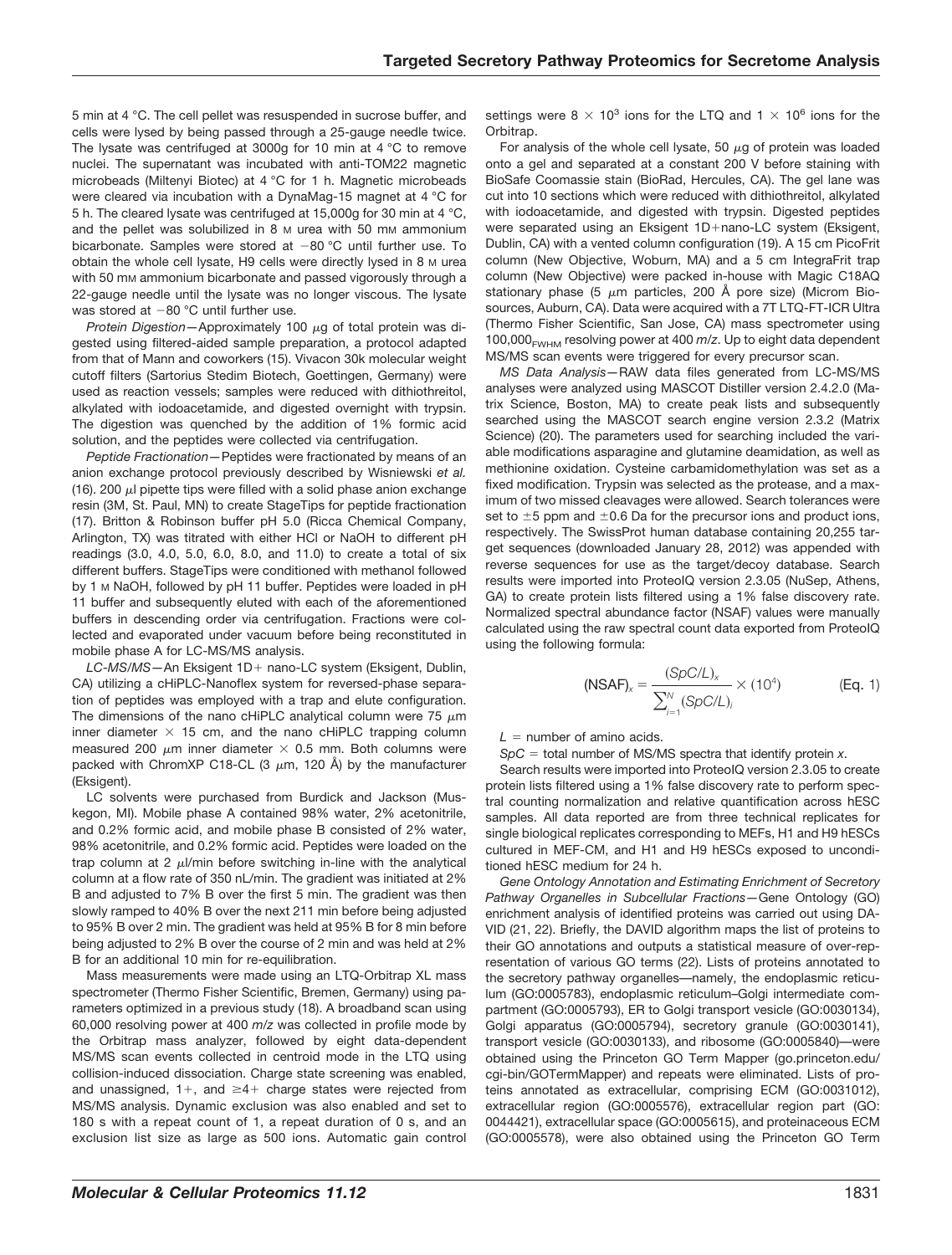Mapper, and repeats were eliminated. These lists were further curated via comparison with the UniProt database. Proteins annotated as "Secreted" in the UniProt database were retained and denoted as "Secretory Cargo."

To quantify the fractional abundance of a particular subcellular organelle in the whole cell lysate or subcellular fractions isolated using our protocols, we used the method previously described by Gilchrist *et al.* (10). Briefly, for each sample analyzed, we obtained a list of all nonredundant peptides identified in MS analysis and the corresponding spectral count data. The fractional abundance of peptides associated with a particular organelle *i* (*F<sup>i</sup>* ) in a given sample was estimated as follows: peptides that map to proteins annotated to the specific organelle *i* were identified, and this set of peptides was denoted by *S<sup>i</sup>* . Subsequently, *F<sup>i</sup>* was estimated as

$$
F_i = \frac{\text{Spectral Counts due to peptides in } S_i}{\text{Total Spectral Counts in MS analysis of the sample}}
$$

(Eq. 2)

*F<sup>i</sup>* was used as a metric to quantify the fractional abundance of organelle *i* in a given sample. Note that *F<sup>i</sup>* accounts for the abundance of all identified peptides associated with a particular organelle. Subsequently, the fold-enrichment of organelle *i* in subcellular fractions was calculated as

$$
E_i = \frac{F_i \text{ in subcellular fraction}}{F_i \text{ in whole cell lysate}} \tag{Eq. 3}
$$

The two-tailed Fisher's exact test was used to calculate the *p* value associated with *E<sup>i</sup>* . A fold-enrichment value greater than 1 indicates that the organelle is enriched in the subcellular fraction isolated. Conversely, a value of  $E_i$  less than 1 shows depletion of the organelle during subcellular fractionation.

#### RESULTS AND DISCUSSION

*Isolation of Subcellular Fractions Enriched in Secretory Pathway Organelles from hESCs and MEFs—*The secretory pathway comprises the ER, the Golgi apparatus, and the associated transport vesicles that transport proteins from ER to Golgi and finally from Golgi to the plasma membrane and the extracellular space. Protocols for the extraction of smooth ER, rough ER, cis-Golgi, trans-Golgi, and the transport vesicles have been worked out (10, 14). However, these protocols involve extensive ultracentrifugation steps that might potentially rupture the ER and Golgi membranes and lead to loss of the secretory cargo. Therefore, we focused on isolating the Golgi and ER organelles without ultracentrifugation steps, using our modified protocol. Note that the lysate obtained after pelleting of the nucleus, as in our procedure, is a widely used source for ER and Golgi fractionation (14). We isolated subcellular fractions putatively enriched in secretory pathway organelles from H1 and H9 hESCs and MEFs and subsequently conducted MS analysis on these fractions. The complete MS dataset is available in supplemental Tables S1–S3.

The DAVID software has been commonly used for determining organelle enrichment in subcellular fractions (23–25). GO annotation analysis using DAVID shows a statistically significant enrichment of ER proteins in these subcellular fractions (Fig. 1). For instance, the frequency of proteins annotated to the ER is 2.3-fold higher in the list of proteins identified in our samples from H1 hESCs than the corresponding frequency of ER-annotated proteins among all human proteins (*p* value  $< 10^{-42}$  using three different statistical tests). Similar enrichment is seen in H9 hESCs and MEFs. Enrichment for other parts of the secretory pathway, such as the Golgi, ER–Golgi intermediate compartment, cytoplasmic vesicle, nuclear envelope–ER network, and ribosomes, was also observed. Proteins with GO annotation for the cytoplasm were most abundant because ER and Golgi are a part of the cytoplasm of the cell. Additionally, some enrichment for plasma membrane proteins was seen. This is expected because plasma membrane proteins are synthesized in the ER.

A limitation of the DAVID analysis is that the number of proteins annotated to an organelle—and not the abundance of these proteins—is used for calculating enrichment. Therefore, to further confirm enrichment of secretory pathway organelles, we adapted a method previously described by Gilchrist *et al.* (10). We estimated the fraction of various organelles in the whole cell lysate and in the subcellular fraction from H9 cells (Fig. 1*G*). As expected, we observed that proteins associated with the secretory pathway, such as the ER, Golgi, and plasma membrane, were overrepresented in our subcellular fraction relative to whole cell lysate (*p* value  $6 \times 10^{-310}$ ). This is highly consistent with the DAVID analysis. A significant increase in the fractional abundance of the secretory cargo was observed in the subcellular fraction (*p* value  $<$  4  $\times$  10<sup>-82)</sup> as a result of the enrichment of secretory pathway organelles. In contrast, the fractional abundance of peptides associated with mitochondria, nuclei, and cytoplasm was lower in the subcellular fraction relative to whole cell lysate (p value  $<$  6  $\times$  10<sup>-133</sup>). Interestingly, despite the use of a negative selection step to reduce mitochondria from the subcellular fractions, we observed a very modest decrease in the fractional abundance of mitochondrial proteins. In this context, it should be noted that complete elimination of mitochondrial contamination without rupturing of the ER, and concomitant loss of lumenal content, might not be possible because mitochondria are physically associated with the ER through mitochondria-associated ER membranes (26). The list of nonredundant peptides and corresponding spectral counts for whole cell lysate and subcellular fractions from H9 hESCs are given in supplemental Table S4; detailed analysis for enrichment or depletion of specific organelles in subcellular fractions relative to whole cell lysate can be found in supplemental Table S5.

Taken in total, our analysis conclusively shows that subcellular fractions isolated using our fractionation procedure are enriched in secretory pathway organelles. Further, this enrichment is consistent across H1 and H9 hESCs and MEFs; peptides associated with the secretory pathway organelles and extracellular proteins constituted a significant fraction (40% to 45%) of all our fractionated samples (Fig. 1 and supplemental Fig. S1; see supplemental Table S6 for a list of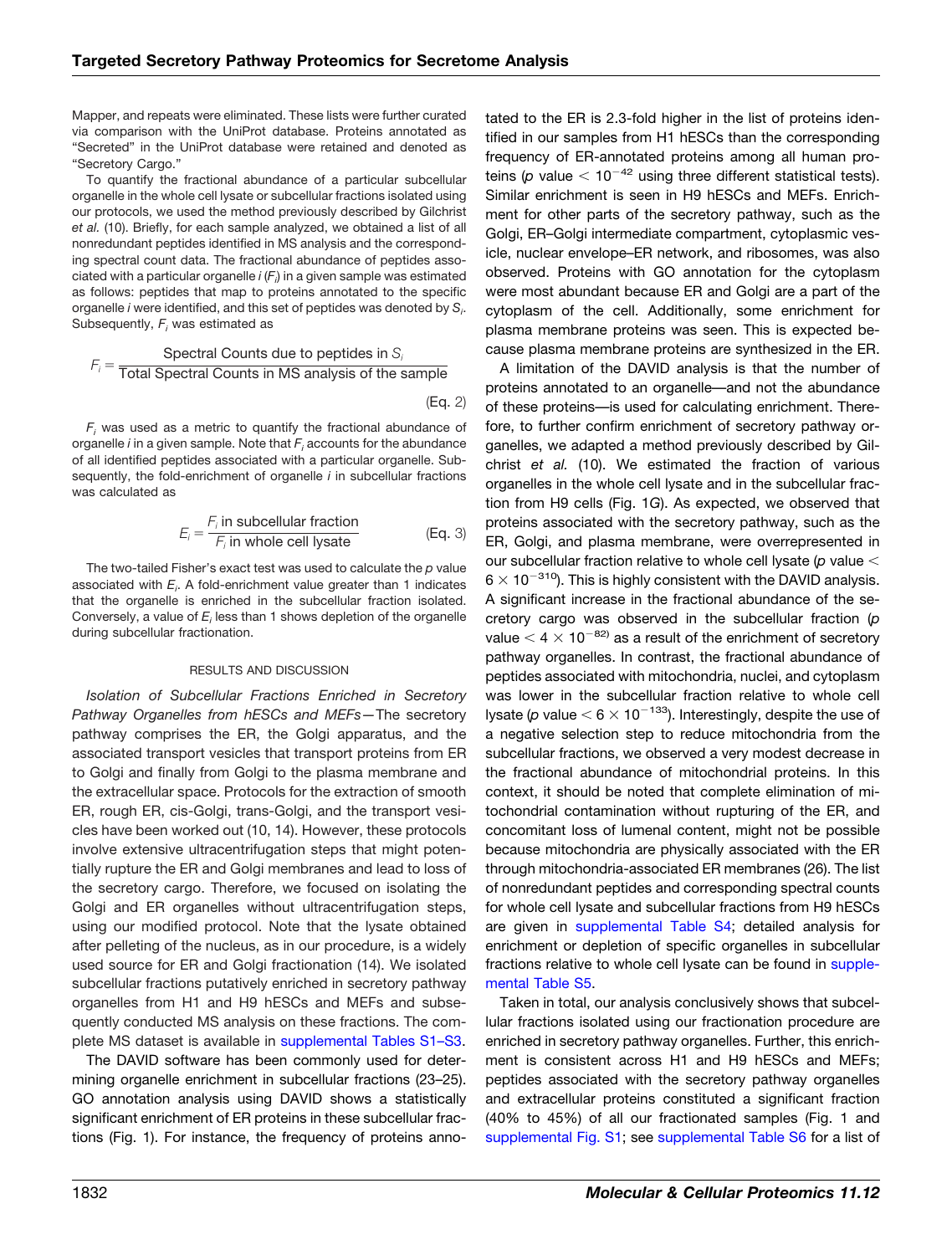|   |                          | 93<br>в                                                 | 113                  |                |              |                       |                | 54                     |                       |                            |                       |
|---|--------------------------|---------------------------------------------------------|----------------------|----------------|--------------|-----------------------|----------------|------------------------|-----------------------|----------------------------|-----------------------|
|   |                          |                                                         |                      |                |              |                       |                |                        |                       |                            |                       |
|   |                          | 717                                                     |                      | 818            |              |                       |                | 703                    |                       | Secretory Pathway          |                       |
|   |                          |                                                         |                      |                |              |                       |                |                        |                       |                            |                       |
|   |                          |                                                         |                      |                |              |                       |                |                        |                       | $\Box$ Others              |                       |
|   |                          | 1856                                                    | 2216                 |                |              |                       | 1705           |                        |                       | Not Annotated              |                       |
|   |                          |                                                         |                      |                |              |                       |                |                        |                       |                            |                       |
|   |                          |                                                         |                      |                |              |                       |                |                        |                       |                            |                       |
|   |                          |                                                         |                      |                |              |                       |                |                        |                       |                            |                       |
| D |                          |                                                         |                      |                |              |                       |                |                        |                       |                            |                       |
|   | Term                     |                                                         |                      |                | ℅            | p-value               |                | <b>Fold Enrichment</b> | <b>Bonferroni</b>     | <b>Benjamini</b>           | FDR                   |
|   | GO:0005737<br>GO:0005829 | cytoplasm                                               |                      |                | 63.7<br>17.9 | 5.06E-121<br>2.95E-75 | 1.5<br>2.3     |                        | 3.79E-118<br>2.21E-72 | 1.90E-118<br>2.45E-73      | 7.70E-118<br>4.49E-72 |
|   | GO:0005783               | cytosol<br>endoplasmic reticulum                        |                      |                | 12.4         | 2.12E-46              | 2.3            |                        | 1.58E-43              | 1.22E-44                   | 3.22E-43              |
|   | GO:0012505               | endomembrane system                                     |                      |                | 10.5         | 4.16E-43              | 2.3            |                        | 3.12E-40              | 1.95E-41                   | 6.34E-40              |
|   | GO:0005840               | ribosome                                                |                      |                | 4.0          | 6.22E-30              | 3.2            |                        | 4.66E-27              | 1.94E-28                   | 9.46E-27              |
|   | GO:0009898               | internal side of plasma membrane                        |                      |                | 5.0          | 2.88E-28              | 2.7            |                        | 2.16E-25              | 7.70E-27                   | 4.38E-25              |
|   | GO:0031410               | cytoplasmic vesicle                                     |                      |                | 7.9          | 2.02E-26              | 2:1            |                        | 1.51E-23              | 5.21E-25                   | 3.07E-23              |
|   | GO:0042175               | nuclear envelope-endoplasmic reticulum network          |                      |                | 3.9          | 2.99E-17              | 2.4            |                        | 2.24E-14              | 5.09E-16                   | 4.55E-14              |
|   | GO:0044459               | plasma membrane part                                    |                      |                | 17.9         | 7.35E-15              | 1.4            |                        | 5.49E-12              | 1.08E-13                   | 1.11E-11              |
|   | GO:0005789               | endoplasmic reticulum membrane                          |                      |                | 3.6          | 1.99E-14              | 2.2            |                        | 1.49E-11              | 2.81E-13                   | 3.02E-11              |
|   | GO:0005794               | Golgi apparatus                                         |                      |                | 8.3          | 2.66E-13              | 1.6            |                        | 1.99E-10              | 3.43E-12                   | 4.05E-10              |
|   | GO:0005793               | ER-Golgi intermediate compartment                       |                      |                | 1.0          | 1.99E-11              | 4.2            |                        | 1.49E-08              | 2.22E-10                   | 3.02E-08              |
|   |                          |                                                         |                      |                |              |                       |                |                        |                       |                            |                       |
| Е | <b>Term</b>              |                                                         |                      |                | %            | p-value               |                | <b>Fold Enrichment</b> | Bonferroni            | Benjamini                  | FDR                   |
|   | GO:0005737               | cytoplasm                                               |                      |                | 64.6         | 1.60E-164             | 1.5            |                        | 1.25E-161             | 6.23E-162                  | 2.45E-161             |
|   | GO:0005829               | cytosol                                                 |                      |                | 16.5         | 5.94E-72              | 2.1            |                        | 4.63E-69              | 4.21E-70                   | 9.09E-69              |
|   | GO:0005783               | endoplasmic reticulum                                   |                      |                | 11.6         | 3.08E-46              | 2.1            |                        | 2.41E-43              | 1.50E-44                   | 4.72E-43              |
|   | GO:0012505               | endomembrane system                                     |                      |                | 9.8          | 6.41E-43              | 2.1            |                        | 5.00E-40              | 2.63E-41                   | 9.80E-40              |
|   | GO:0005840<br>GO:0009898 | ribosome                                                |                      |                | 3.9<br>4.6   | 7.35E-34              | 3.1<br>2.5     |                        | 5.73E-31              | 2.49E-32                   | 1.12E-30              |
|   | GO:0031410               | internal side of plasma membrane<br>cytoplasmic vesicle |                      |                | 7.2          | 3.16E-28<br>3.47E-24  | 1.9            |                        | 2.47E-25<br>2.71E-21  | 7.48E-27<br>7.13E-23       | 4.84E-25<br>5.31E-21  |
|   | GO:0042175               | nuclear envelope-endoplasmic reticulum network          |                      |                | 3.6          | 1.62E-15              | 2.1            |                        | 1.30E-12              | 2.54E-14                   | 2.54E-12              |
|   | GO:0005794               | Golgi apparatus                                         |                      |                | 8.1          | 1.99E-14              | 1.6            |                        | 1.55E-11              | 2.77E-13                   | 3.04E-11              |
|   | GO:0005789               | endoplasmic reticulum membrane                          |                      |                | 3.2          | 3.01E-13              | 2.1            |                        | 2.35E-10              | 3.79E-12                   | 4.61E-10              |
|   | GO:0005788               | endoplasmic reticulum lumen                             |                      |                | 1.4          | 1.47E-12              | 3.0            |                        | 1.14E-09              | 1.71E-11                   | 2.24E-09              |
|   | GO:0005793               | ER-Golgi intermediate compartment                       |                      |                | 0.9          | 1.10E-11              | 3.9            |                        | 8.60E-09              | 1.23E-10                   | 1.69E-08              |
|   |                          |                                                         |                      |                |              |                       |                |                        |                       |                            |                       |
| F | Term                     |                                                         |                      |                | ₩            | p-value               |                | <b>Fold Enrichment</b> | <b>Bonferroni</b>     | Benjamini                  | <b>FDR</b>            |
|   | GO:0005737               | cytoplasm                                               |                      |                | 67.8         | 1.68E-236             | 1.8            |                        | 9.92E-234             | 4.96E-234                  | 2.47E-233             |
|   | GO:0005739               | mitochondrion                                           |                      |                | 19.4         | 1.52E-91              | 2.5            |                        | 9.00E-89              | 1.80E-89                   | 2.24E-88              |
|   | GO:0005783               | endoplasmic reticulum                                   |                      |                | 12.4         | 3.32E-58              | 2.5            |                        | 1.97E-55              | 1.64E-56                   | 4.89E-55              |
|   | GO:0009898               | internal side of plasma membrane                        |                      |                | 5.4          | 1.04E-36              | 3.2            |                        | 6.17E-34              | 2.81E-35                   | 1.54E-33              |
|   | GO:0005840               | ribosome                                                |                      |                | 4.1          | 8.22E-34              | 3.6            |                        | 4.87E-31              | 2.03E-32                   | 1.21E-30              |
|   | GO:0012505<br>GO:0031410 | endomembrane system                                     |                      |                | 7.0<br>6.7   | 1.75E-25<br>1.73E-24  | 2.2<br>2.2     |                        | 1.04E-22<br>1.02E-21  | 3.15E-24<br>2.92E-23       | 2.59E-22<br>2.54E-21  |
|   | GO:0005794               | cytoplasmic vesicle<br>Golgi apparatus                  |                      |                | 8.1          | 8.80E-24              | 2.0            |                        | 5.21E-21              | 1.37E-22                   | 1.30E-20              |
|   | GO:0005788               | endoplasmic reticulum lumen                             |                      |                | 1.9          | 5.33E-21              | 4.5            |                        | 3.15E-18              | 7.51E-20                   | 7.85E-18              |
|   | GO:0005829               | cytosol                                                 |                      |                | 6.2          | 2.34E-15              | 1.9            |                        | 1.38E-12              | $2.61E-14$                 | 3.44E-12              |
|   | GO:0005768               | endosome                                                |                      |                | 3.5          | 3.84E-14              | 2.3            |                        | 2.27E-11              | 4.21E-13                   | 5.66E-11              |
|   | GO:0042175               | nuclear envelope-endoplasmic reticulum network          |                      |                | 2.5          | 9.01E-13              | 2.6            |                        | 5.33E-10              | 9.36E-12                   | 1.33E-09              |
|   |                          |                                                         |                      |                |              |                       |                |                        |                       |                            |                       |
|   | G                        |                                                         | <b>H9 Total</b>      |                |              | <b>H9 Enriched</b>    |                |                        |                       | p-value                    |                       |
|   |                          |                                                         | Fraction (%) St. Dev |                |              | Fraction (%) St. Dev  |                | <b>Fold Enrichment</b> |                       | <b>Fisher's Exact Test</b> |                       |
|   |                          | <b>Endoplasmic Reticulum</b>                            | 6.59                 | 0.068          |              | 19.61                 | 0.067          |                        | 2.97                  |                            | 0                     |
|   |                          | Golgi Apparatus                                         | 7.71                 | 0.105          |              | 11.64                 | 0.047          |                        | 1.51                  | 5.83E-310                  |                       |
|   |                          | <b>Secretory Cargo</b>                                  | 2.88<br>27.58        | 0.063<br>0.086 |              | 4.12<br>41.17         | 0.024<br>0.075 |                        | 1.43<br>1.49          | 4.32E-82                   |                       |
|   |                          | Secretory Pathway+Extracellular<br>Plasma Membrane      | 13.66                | 0.092          |              | 19.45                 | 0.016          |                        | 1.42                  |                            | 0<br>Ö                |
|   |                          | Mitochondria                                            | 9.66                 | 0.140          |              | 6.70                  | 0.047          |                        | 0.72                  | 1.59E-171                  |                       |
|   |                          | <b>Nucleus</b>                                          | 32.50                | 0.349          |              | 18.36                 | 0.027          |                        | 0.56                  |                            | 0                     |
|   |                          | Remaining Cytoplasm                                     | 13.78                | 0.093          |              | 10.98                 | 0.035          |                        | 0.79                  | 5.73E-133                  |                       |

FIG. 1. **Subcellular fractionation of secretory pathway organelles was carried out from hESCs and MEFs.** Distribution of proteins annotated to the secretory pathway organelles (endoplasmic reticulum, GO:0005783, endoplasmic reticulum-Golgi intermediate compartment, GO:0005793; ER to Golgi transport vesicle, GO:0030134; Golgi apparatus, GO:0005794; secretory granule, GO:0030141; transport vesicle, GO:0030133; and ribosome, GO:0005840) are shown for (*A*) H1 hESCs, (*B*) H9 hESCs, and (*C*) MEFs. GO enrichment analysis for identified proteins was carried out using DAVID, and statistically significant enrichment for secretory pathway organelles was obtained for (*D*) H1 hESCs, (*E*) H9 hESCs, and (*F*) MEFs. *G*, fractional abundance of various organelles in the whole cell lysate and subcellular fractions putatively enriched in secretory pathway organelles, obtained from H9 hESCs. "Secretory cargo" denotes proteins that are annotated as secreted in the Uniprot database. "Extracellular" refers to proteins annotated as extracellular (GO:0031012, GO:0005576, GO:0044421, GO:0005615, and GO: 0005578). Secretory pathway organelles and mitochondria are considered a part of the cytoplasm, and many plasma membrane and nuclear proteins are also annotated as cytoplasmic. Therefore, proteins that were already accounted for in these organelles were not included in the category "remaining cytoplasm."

nonredundant peptides and corresponding spectral counts used for the calculation of numbers in supplemental Fig. S1). Further enrichment of secretory pathway organelles may be obtained through optimization of the fractionation procedure. However, it is important to note that our central goal was to interrogate the secretory cargo through enrichment of the secretory pathway organelles. To that end, the extent of enrichment provided by our procedure is sufficient and enables us to elucidate the secretome of MEFs and hESCs (*vide infra*).

*The Secretome of MEFs—*We conducted MS analysis on subcellular fractions that were enriched in secretory pathway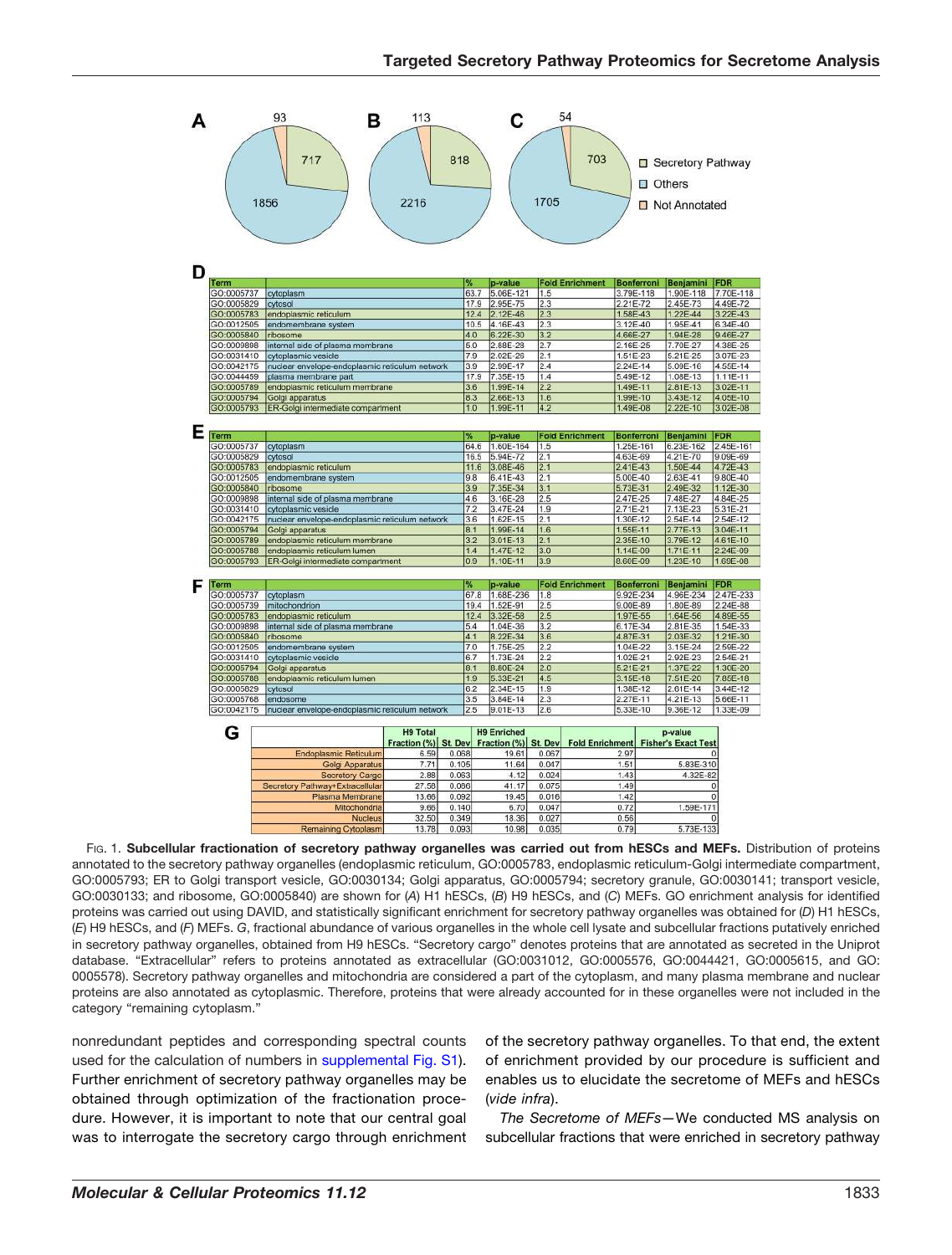

FIG. 2. **The secretome of MEFs in hESC medium was identified through MS analysis of the secretory pathway organelles.** These are listed in descending order of their NSAF values, which are shown in the plot. Proteins that were not previously identified in MEFs are highlighted in *green*. Error bars denote standard deviation from triplicate measurements.

components, isolated from MEFs, to identify secreted proteins that are present in MEF-CM. MEFs were exposed to hESC medium, as specified in the protocol for producing MEF-CM, prior to the isolation of subcellular fractions. 129 proteins that are known to be extracellular were identified through MS analysis. These proteins are putatively secreted by MEFs into the hESC medium during the process of generating MEF-CM, and they are listed in Fig. 2 (also see supplemental Table S7). 76 of these proteins have not been identified in previous MS analyses of MEF-CM. Fig. 2 also shows plots of the relative abundances of these proteins (their NSAF values) observed during MS analysis. The NSAF values correspond to the relative abundance of proteins (27–30)

within the secretory pathway organelles when the cells were harvested. The NSAF value for a particular protein depends on the rate of protein secretion, as well as its residence time in the secretory pathway. For proteins with identical residence times in the secretory pathway, differences in NSAF values indicate differences in rates of protein secretion.

*The Secretome of hESCs—*We further conducted MS analysis on subcellular fractions that were enriched in secretory pathway components, isolated from H1 and H9 hESCs, to identify proteins endogenously secreted by hESCs. Subcellular fractions were isolated from hESCs cultured in MEF-CM, as the culture of hESCs in serum or serum-replacer free medium was not necessary in our protocol. MS analysis re-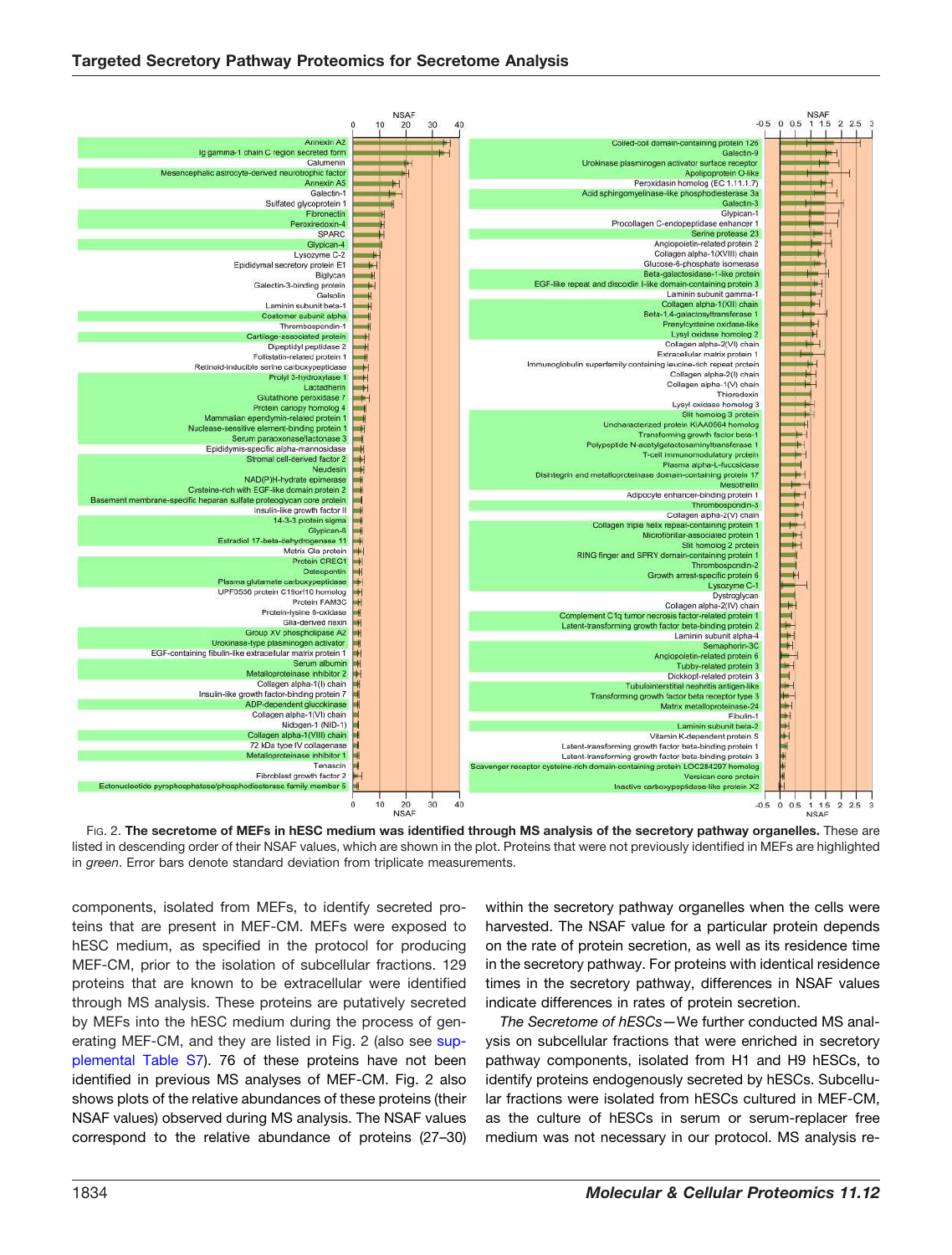

FIG. 3. **The secretome of H1 and H9 hESCs in MEF-conditioned medium was identified through MS analysis of the secretory pathway organelles.** Only those proteins that were identified in both cell lines are listed. The NSAF values obtained in both H1 and H9 hESCs are plotted. Proteins that were not previously identified in hESCs are highlighted in *green*. Error bars denote standard deviation from triplicate measurements.

vealed several cytokines and ECM proteins that were known to be extracellular. These proteins are putatively secreted by hESCs and constitute the hESC microenvironment. Fig. 3 lists 99 such proteins that were identified in both H1 and H9 hESCs, along with plots of their NSAF values from each cell line (also see supplemental Table S8). Of these, 37 proteins have not been previously identified by MS analysis, as indicated in Fig. 3. Among these, the endogenous secretion of growth and differentiation factor-3 (GDF3) by H9 hESCs, identified via ELISA, has been previously reported (3).

Our analysis of both MEFs and hESCs revealed several putatively secreted proteins that were previously unreported. However, it is important to note that we found 53 and 62 proteins secreted by MEFs and hESCs, respectively, that have been identified in other MS analyses (2, 11). These find-

ings strongly support the validity of secretomic analysis through targeted proteomics of the secretory pathway organelles.

*HESC Proteome Changes upon Exposure to Unconditioned Medium—*Endogenous factors secreted by hESCs play an important role in regulating hESC fate (2, 3). However, it is likely that the profile of secreted proteins in hESCs is dependent on the media conditions. Indeed, hESCs exposed to unconditioned medium (*i.e.* hESC medium used for generating MEF-CM) are reported to rapidly lose transcripts for Lefty and Nodal (31). Yet secretome studies on cell culture supernatants necessitate the use of altered media such as unconditioned serum-free or unconditioned serum-replacer-free media. To investigate the effect of medium alteration on hESCs, we carried out MS analysis on hESCs exposed to unconditioned medium for 24 h.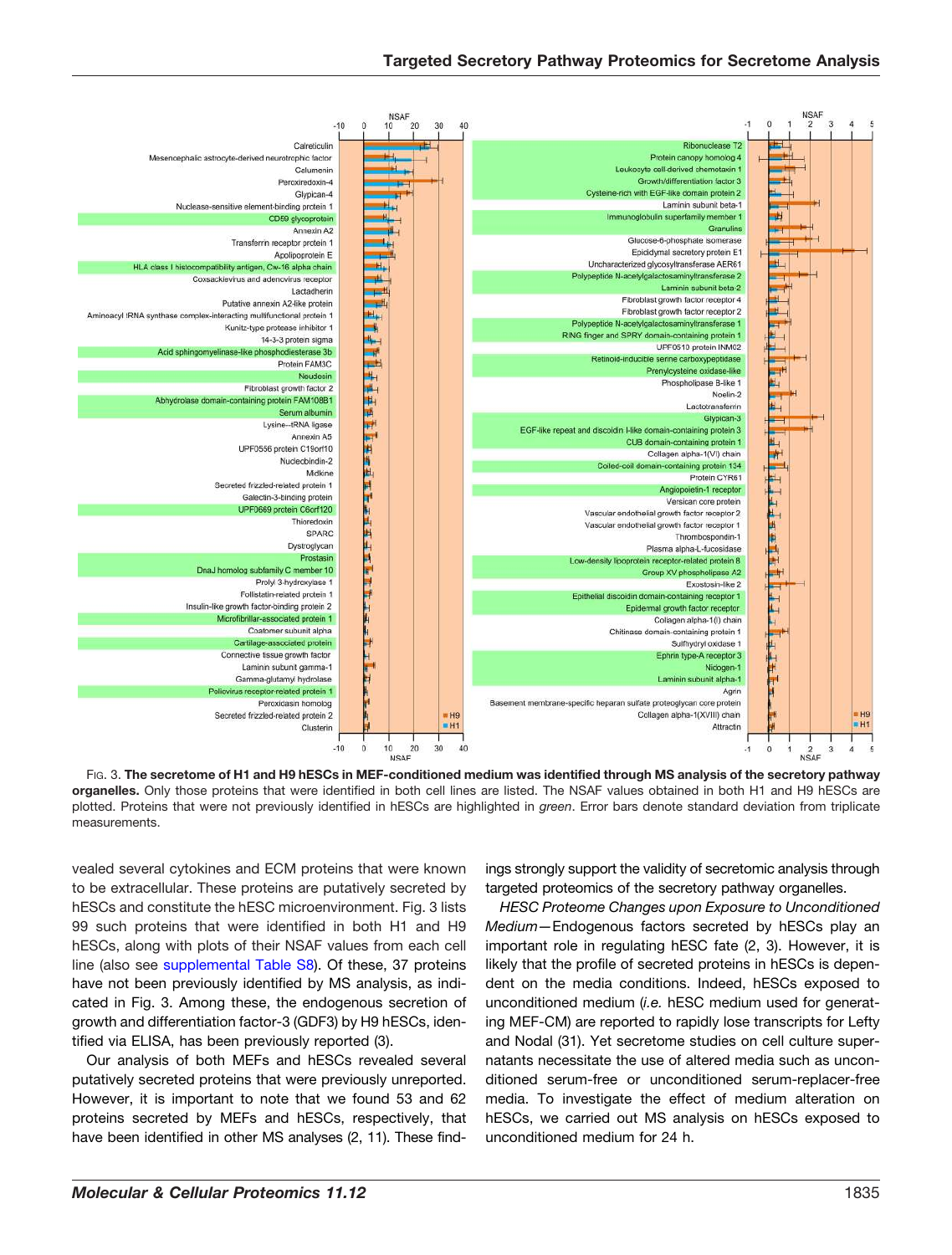$A_{-}$ 

| GO:0005737                                                          |                                                                                                     |      |              |                                                                                                                                                                                                                                                                     |                   |           |                                  |
|---------------------------------------------------------------------|-----------------------------------------------------------------------------------------------------|------|--------------|---------------------------------------------------------------------------------------------------------------------------------------------------------------------------------------------------------------------------------------------------------------------|-------------------|-----------|----------------------------------|
|                                                                     | cytoplasm                                                                                           | 64.6 | 1.07E-145    | 1.5                                                                                                                                                                                                                                                                 | 8.16E-143         | 4.08E-143 | 1.64E-142                        |
| GO:0005829                                                          | cytosol                                                                                             | 17.2 | 7.34E-73     | 2.2                                                                                                                                                                                                                                                                 | 5.58E-70          | 5.08E-71  | 1.12E-69                         |
| GO:0005783                                                          | endoplasmic reticulum                                                                               | 11.9 | 3.94E-45     | 2.1                                                                                                                                                                                                                                                                 | 3.00E-42          | 1.88E-43  | 6.01E-42                         |
| GO:0012505                                                          | endomembrane system                                                                                 | 9.9  | 2.50E-39     | 2.2                                                                                                                                                                                                                                                                 | 1.90E-36          | 9.99E-38  | 3.80E-36                         |
| GO:0005840                                                          | ribosome                                                                                            | 4.0  | 1.07E-32     | 3.2                                                                                                                                                                                                                                                                 | 8.16E-30          | 3.27E-31  | 1.64E-29                         |
| GO:0009898                                                          | internal side of plasma membrane                                                                    | 4.7  | 5.12E-26     | 2.5                                                                                                                                                                                                                                                                 | 3.90E-23          | 1.15E-24  | 7.81E-23                         |
| GO:0031410                                                          | cytoplasmic vesicle                                                                                 | 7.6  | 3.44E-25     | 2.0                                                                                                                                                                                                                                                                 | 2.62E-22          | 7.07E-24  | 5.24E-22                         |
| GO:0042175                                                          | nuclear envelope-endoplasmic reticulum network                                                      | 3.6  | $3.61E-15$   | 2.2                                                                                                                                                                                                                                                                 | 2.79E-12          | 5.46E-14  | 5.58E-12                         |
| GO:0005789                                                          | endoplasmic reticulum membrane                                                                      | 3.4  | $3.31E-13$   | 2.1                                                                                                                                                                                                                                                                 | 2.52E-10          | 4.34E-12  | 5.05E-10                         |
| GO:0005788                                                          | endoplasmic reticulum lumen                                                                         | 1.5  | 4.93E-13     | 3.2                                                                                                                                                                                                                                                                 | 3.75E-10          | 6.14E-12  | 7.51E-10                         |
| GO:0005793                                                          | ER-Golgi intermediate compartment                                                                   | 1.0  | $1.52E - 12$ | 4.2                                                                                                                                                                                                                                                                 | 1.16E-09          | 1.78E-11  | 2.32E-09                         |
| GO:0005794                                                          | Golgi apparatus                                                                                     | 7.8  | 2.30E-11     | 1.5                                                                                                                                                                                                                                                                 | 1.75E-08          | 2.47E-10  | 3.51E-08                         |
|                                                                     |                                                                                                     |      |              |                                                                                                                                                                                                                                                                     |                   |           |                                  |
| <b>Term</b>                                                         |                                                                                                     | %    | p-value      | <b>Fold Enrichment</b>                                                                                                                                                                                                                                              | <b>Bonferroni</b> | Benjamini | <b>FDR</b>                       |
| GO:0005737                                                          | cytoplasm                                                                                           | 64.9 | 8.63E-153    | 1.5                                                                                                                                                                                                                                                                 | 6.61E-150         | 3.30E-150 | 1.32E-149                        |
| GO:0005829                                                          | cytosol                                                                                             | 17.2 | 1.37E-74     | 2.2                                                                                                                                                                                                                                                                 | 1.05E-71          | 9.53E-73  | 2.09E-71                         |
| GO:0005783                                                          | endoplasmic reticulum                                                                               | 11.9 | 3.99E-46     | 2.1                                                                                                                                                                                                                                                                 | 3.06E-43          | 2.19E-44  | 6.10E-43                         |
| GO:0012505                                                          | endomembrane system                                                                                 | 9.9  | 5.02E-40     | 2.2                                                                                                                                                                                                                                                                 | 3.85E-37          | 2.14E-38  | 7.66E-37                         |
| GO:0005840                                                          | ribosome                                                                                            | 3.9  | 1.32E-31     | 3.1                                                                                                                                                                                                                                                                 | 1.01E-28          | 3.89E-30  | 2.02E-28                         |
| GO:0009898                                                          | internal side of plasma membrane                                                                    | 4.7  | 8.72E-27     | 2.5                                                                                                                                                                                                                                                                 | 6.68E-24          | 2.16E-25  | 1.33E-23                         |
|                                                                     | cytoplasmic vesicle                                                                                 | 7.6  | 6.23E-26     | 2.0                                                                                                                                                                                                                                                                 | 4.78E-23          | 1.33E-24  | 9.52E-23                         |
|                                                                     |                                                                                                     |      |              |                                                                                                                                                                                                                                                                     |                   |           |                                  |
|                                                                     | nuclear envelope-endoplasmic reticulum network                                                      | 3.7  | 2.85E-16     | 2.2                                                                                                                                                                                                                                                                 | 2.55E-13          | 5.22E-15  |                                  |
|                                                                     | endoplasmic reticulum membrane                                                                      | 3.4  | 7.23E-14     | 2.2                                                                                                                                                                                                                                                                 | 5.54E-11          | 9.89E-13  |                                  |
|                                                                     | endoplasmic reticulum lumen                                                                         | 1.5  | 1.19E-13     | 3.3                                                                                                                                                                                                                                                                 | 9.07E-11          | 1.59E-12  | 5.11E-13<br>1.10E-10<br>1.81E-10 |
| GO:0031410<br>GO:0042175<br>GO:0005789<br>GO:0005788<br>101<br>2027 | 109<br>D<br>Secretory<br>764<br>758<br>п<br>Pathway<br>о<br>Others<br>2052<br>Not<br>n<br>Annotated | Е    |              | Laminin subunit beta-2<br>Epididymal secretory protein E1<br>Discoidin receptor tyrosine kinase<br>Polypeptide N-acetylgalactosaminyltransferase-2<br>Disintegrin and metalloproteinase domain-containing protein 9<br>Cysteine-rich with EGF-like domain protein 2 |                   |           |                                  |
|                                                                     | IGF-binding protein 10<br>Glucose-6-phosphate isomerase                                             |      |              | Sulfhydryl oxidase 2<br>Peroxidasin homolog                                                                                                                                                                                                                         |                   |           |                                  |
|                                                                     | <b>Color Key</b><br>Laminin subunit beta-1<br>Phospholipase B-like 1                                |      |              | Retinoid-inducible serine carboxypeptidase                                                                                                                                                                                                                          |                   |           |                                  |

FIG. 4. **The proteome of hESCs changes in unconditioned medium.** HESCs were exposed to unconditioned medium for 1 day, and secretory pathway organelles were isolated for MS analysis. GO enrichment analysis using DAVID shows statistically significant enrichment of the secretory pathway organelles from (*A*) H1 hESCs and (*B*) H9 hESCs. Distribution of proteins annotated to the secretory pathway organelles (endoplasmic reticulum, GO:0005783; endoplasmic reticulum-Golgi intermediate compartment, GO:0005793; ER to Golgi transport vesicle, GO:0030134; Golgi apparatus, GO:0005794; secretory granule, GO:0030141; transport vesicle, GO:0030133; and ribosome, GO:0005840) shown for (*C*) H1 hESCs and (*D*) H9 hESCs. The protein NSAF values obtained from these cells were compared with those obtained from H1 and H9 hESCs grown in MEF-CM. Statistically significant differences in NSAF values of secretory proteins are shown for (*E*) H9 hESCs and (*F*) H1 hESCs.

Exposure of H1 and H9 hESCs to unconditioned serum replacer-free hESC medium for 24 h caused extensive cell death. Therefore, we restricted our analysis to H1 and H9 hESCs exposed to unconditioned hESC medium for 24 h. Vast cell death was also seen in this case, but a population of viable cells could be recovered. These cells continued to express the pluripotency markers OCT4 and SSEA4 (supplemental Fig. S2). Subcellular fractions enriched in secretory pathway organelles were isolated from these cells and subjected to an MS analysis. Statistically significant enrichment for the ER was obtained (Figs. 4*A*, 4*B*). The proportion of secretory pathway organelle proteins was also similar to that obtained for H1 and H9 hESCs cultured in MEF-CM, as previously described (Fig. 1, Fig. 4*C*). This shows that our procedure is feasible even in the presence of extensive cell debris.

We compared the NSAF values of proteins identified in these samples to those obtained from H1 and H9 hESCs cultured in MEF-CM. This allowed us to quantitatively assess changes in protein abundances in the secretory pathway upon exposure of hESCs to unconditioned medium for 24 h. Statistically significant changes seen are listed in supplemental Table S9. Pertinently, we also observed significant changes in relative abundances of multiple secreted proteins in both H9 and H1 hESCs. These are shown in Figs. 4*E* and 4*F*. Interestingly, VASORIN was identified only in hESCs exposed to unconditioned medium, and not in hESCs cultured in MEF-CM. These findings underscore a key problem associated with studying the secretome of cells under altered media conditions: the medium composition may directly influence the profile of secreted proteins. In contrast, targeted proteo-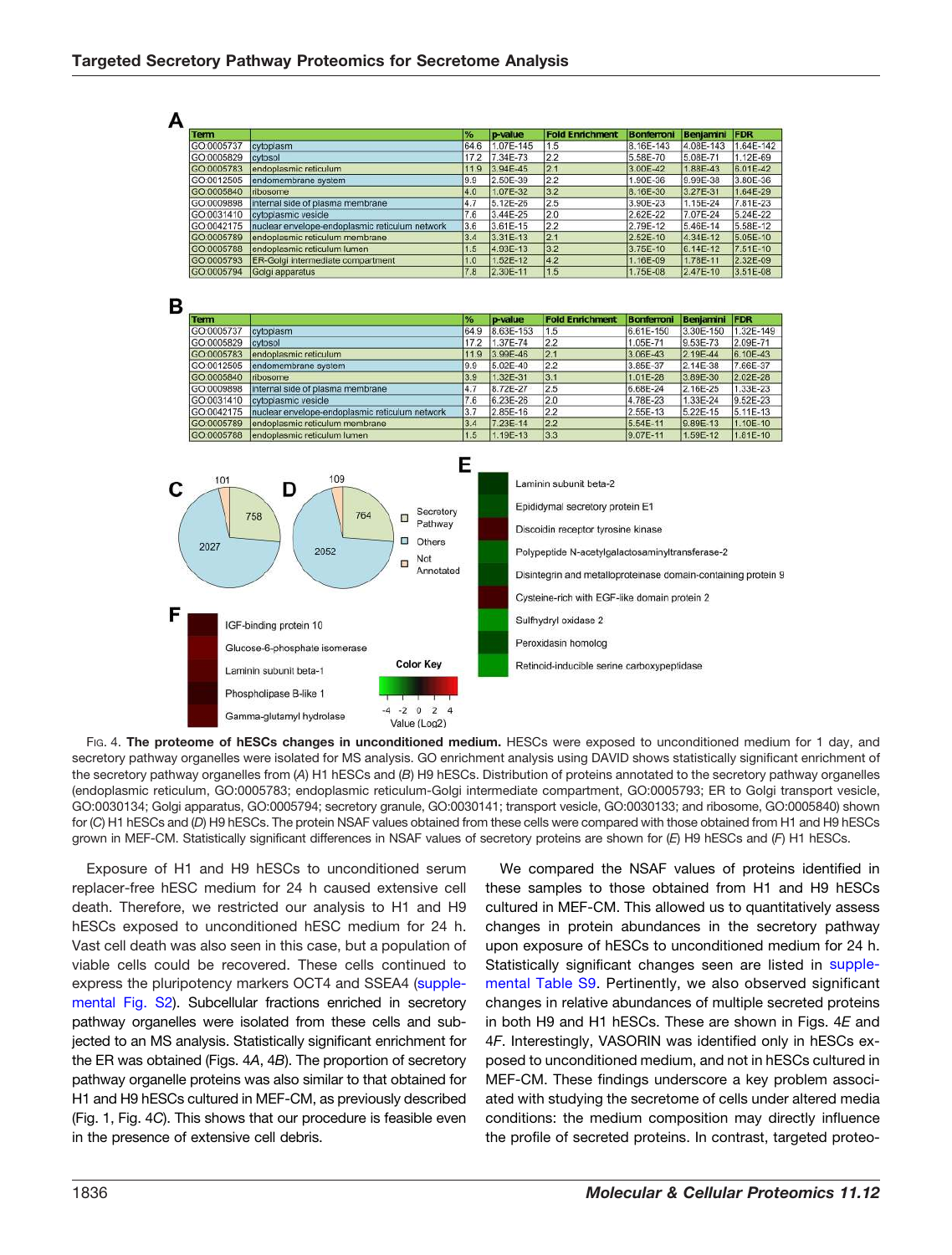| TGFB Pathway                                |                      |                                                          |
|---------------------------------------------|----------------------|----------------------------------------------------------|
| hESC                                        | <b>Identified</b> in | <b>MEF</b>                                               |
| Activin receptor type-2A                    | H1                   | Transforming growth factor beta-1                        |
| Activin receptor type-2B                    | H1                   | Follistatin-related protein 1                            |
| Bone morphogenetic protein receptor type-1A | Both                 | Latent-transforming growth factor beta-binding protein 1 |
| Bone morphogenetic protein receptor type-1B | H1                   | Latent-transforming growth factor beta-binding protein 2 |
| Follistatin-related protein 1               | Both                 | Latent-transforming growth factor beta-binding protein 3 |
| Growth/differentiation factor 3             | Both                 |                                                          |
| Nicalin                                     | Both                 |                                                          |
| Nodal modulator 1                           | <b>Both</b>          |                                                          |
| Nodal modulator 2                           | Both                 |                                                          |
| Nodal modulator 3                           | Both                 |                                                          |

| <b>Wnt Pathway</b>                                    |                      |                            |  |
|-------------------------------------------------------|----------------------|----------------------------|--|
| hESC                                                  | <b>Identified in</b> | <b>MEF</b>                 |  |
| Secreted frizzled-related protein 1                   | Both                 | Dickkopf-related protein 3 |  |
| Secreted frizzled-related protein 2                   | Both                 |                            |  |
| Frizzled-2                                            | <b>Both</b>          |                            |  |
| Frizzled-7                                            | Both                 |                            |  |
| Prolow-density lipoprotein receptor-related protein 1 | Both                 |                            |  |
| Low-density lipoprotein receptor-related protein 6    | H <sub>9</sub>       |                            |  |
| Low-density lipoprotein receptor-related protein 8    | Both                 |                            |  |
| Disheveled-associated activator of morphogenesis 1    | Both                 |                            |  |

| <b>FGF Pathway</b>                  |                      |                            |
|-------------------------------------|----------------------|----------------------------|
| hESC                                | <b>Identified in</b> | <b>MEF</b>                 |
| Fibroblast growth factor 2          | Both                 | Fibroblast growth factor 2 |
| Fibroblast growth factor receptor 1 | Both                 |                            |
| Fibroblast growth factor receptor 2 | Both                 |                            |
| Fibroblast growth factor receptor 3 | <b>Both</b>          |                            |
| Fibroblast growth factor receptor 4 | Both                 |                            |

| Insulin/IGF Pathway                                 |                      |                                              |  |
|-----------------------------------------------------|----------------------|----------------------------------------------|--|
| hESC                                                | <b>Identified in</b> | <b>MEF</b>                                   |  |
| Insulin-like growth factor-binding protein 2        | Both                 | Insulin-like growth factor II                |  |
| Connective tissue growth factor                     | Both                 | Insulin-like growth factor-binding protein 7 |  |
| Protein CYR61                                       | Both                 |                                              |  |
| Insulin receptor                                    | Both                 |                                              |  |
| Insulin-like growth factor 1 receptor               | Both                 |                                              |  |
| Insulin-like growth factor 2 mRNA-binding protein 1 | Both                 |                                              |  |
| Insulin-like growth factor 2 mRNA-binding protein 2 | <b>Both</b>          |                                              |  |
| Insulin-like growth factor 2 mRNA-binding protein 3 | Both                 |                                              |  |

| <b>Proteases and Protease Inhibitors</b>                       |                      |                                                                |
|----------------------------------------------------------------|----------------------|----------------------------------------------------------------|
| <b>hESC</b>                                                    | <b>Identified in</b> | <b>MEF</b>                                                     |
| Matrix metalloproteinase-14                                    | Both                 | 72 kDa type IV collagenase                                     |
| Matrix metalloproteinase-15                                    | Both                 | Matrix metalloproteinase-24                                    |
| Matrix metalloproteinase-24                                    | <b>Both</b>          | Dipeptidyl peptidase 2                                         |
| Disintegrin and metalloproteinase domain-containing protein 10 | Both                 | Disintegrin and metalloproteinase domain-containing protein 17 |
| Disintegrin and metalloproteinase domain-containing protein 17 | Both                 | Cystatin-C                                                     |
| Disintegrin and metalloproteinase domain-containing protein 9  | Both                 | Metalloproteinase inhibitor 1                                  |
|                                                                |                      | Metalloproteinase inhibitor 2                                  |

FIG. 5. **Identification of signaling pathway proteins in hESCs and MEFs.** Cytokines and growth factor receptors identified in hESCs and cytokines identified in MEFs that are associated with the TGF- $\beta$  pathway, Wnt pathway, FGF pathway, and Insulin/IGF pathway are listed. Also shown are proteases and protease inhibitors identified in hESCs and MEFs.

mics of the secretory pathway obviates the need for altering media conditions.

*Both HESCs and MEFs Express Regulators of TGF-, FGF, IGF, and Wnt Signaling Pathways—*As discussed earlier, MS analysis of subcellular fractions enriched in secretory pathway organelles revealed several endogenous factors and ECM proteins putatively secreted by hESCs, as well as putative components of MEF-CM. Collectively, these factors constitute the hESC microenvironment that regulates hESC fate. Furthermore, our analysis also identified several membrane proteins expressed by hESCs. This is because membrane proteins are also processed in the ER. Notably, we identified components of

the transforming and growth factor- $\beta$  (TGF- $\beta$ ) pathway, the fibroblast growth factor (FGF) pathway, the Wnt pathway, and the insulin-like growth factor (IGF) pathway from both MEFs and hESCs (Fig. 5). These pathways have been implicated previously in hESC self-renewal and/or differentiation (32–37).

We observed both positive and negative regulators of the TGF- $\beta$  and Wnt pathway in the hESC microenvironment. Ligands in the TGF- $\beta$  superfamily can be broadly classified into two branches: the Activin/Nodal branch that signals through the Smad2/3 pathway, and the BMP branch that signals through the Smad1/5/8 pathway (38). We found expression of receptors associated with both branches in hESCs. Self-re-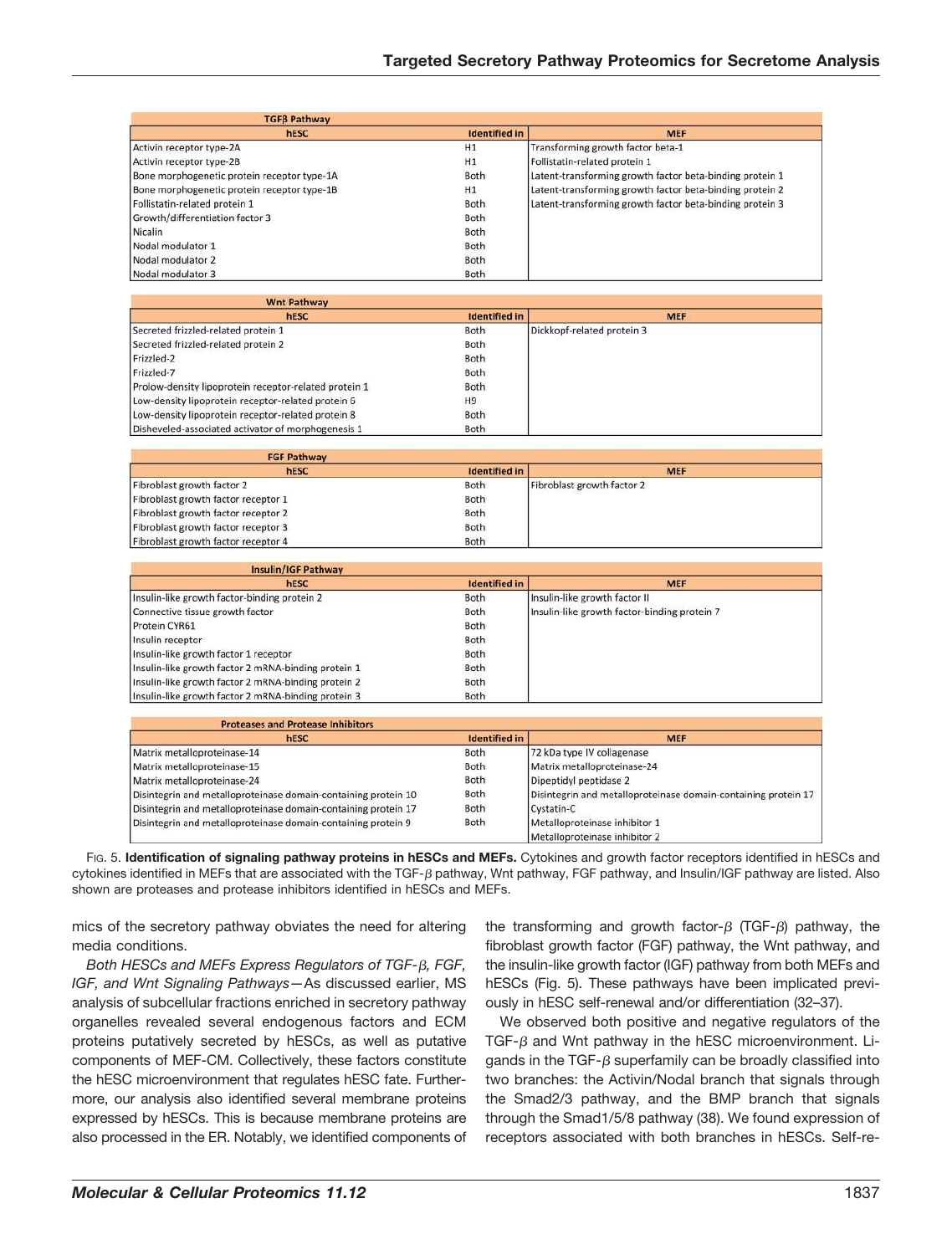newal of hESCs is associated with the presence of Activin/ Nodal signaling and suppression of BMP activity (34, 37). Consistent with this paradigm, we identified BMP inhibitors in both hESCs and MEFs. Follistatin-related protein 1 (FSTL1) was identified in MEFs, and FSTL1 and GDF3 were identified in hESCs. We also identified TGF- $\beta$ 1 in MEFs; TGF- $\beta$ 1 and GDF3 can act as agonists of the Activin/Nodal pathway. Intriguingly, we identified Nodal modulator proteins (NOMO1–3) in hESCs that might negatively regulate Activin/Nodal signaling. Negative regulators of Wnt signaling were identified in both MEFs and hESCs. These include secreted frizzledrelated proteins (SFRP1, -2) and Dickkopf-related protein 3, identified in hESCs and MEFs, respectively. This is consistent with recent studies that suggest a role for Wnt signaling in hESC differentiation but not hESC self-renewal (33). Additionally, various proteases and protease inhibitors were also identified in MEFs and hESCs. Thus, taken together, these data reveal a picture wherein positive and negative regulators of multiple signaling pathways, expressed by both MEFs and hESCs, potentially control hESC self-renewal in MEF-CM.

### CONCLUSIONS

It is increasingly becoming evident that autocrine and paracrine factors play an important role in the self-renewal and differentiation of hESCs. Identification of these endogenously secreted factors can help elucidate the molecular mechanisms that govern hESC fate and aid in the development of efficient protocols for generating desired differentiated cell types. MS analyses of cell culture supernatants have enabled the identification of several factors secreted by MEFs and hESCs. However, this approach has an important limitation: practical considerations often necessitate the use of serum or serum-replacer free medium. This in turn might lead to a significant observer effect wherein the experimental design influences the object of study; that is, changing the medium composition for MS analysis might alter the secreted protein profile being investigated. Here we show that targeted proteomics of the secretory pathway organelles is a powerful alternate approach for interrogating the cellular secretome. Most important, this strategy does not require the use of serum-free or other customized medium formulation and therefore eliminates the observer effect.

We hypothesized that proteomic analysis of secretory pathway organelles would allow identification of secreted proteins that constitute the cargo in the secretory pathway. To investigate this hypothesis, we first developed a subcellular fractionation procedure to obtain fractions enriched in secretory pathway components. Subsequently, we showed that MS analysis of these fractions indeed enabled us to elucidate the secretome of MEFs and hESCs. The significant overlap between proteins identified in this study and those previously identified strongly supports the validity of our approach. Notably, this targeted secretory pathway proteomics approach can further be combined with sophisticated MS strategies, such as the repeated analysis of the same protein sample using increasingly stringent exclusion lists, to further improve coverage of the secretome. Also, the subcellular fractionation procedures described herein may be optimized further to improve the enrichment of secretory pathway components, possibly leading to additional improvements in secretome coverage. However, the extensive use of ultracentrifugation steps and hypertonic sucrose density gradients, as are commonly used for isolating pure organelles, might potentially compromise the integrity of the ER and Golgi organelles. This might result in the loss of the secretory cargo. Therefore, the implications of such improvements should be carefully evaluated.

A potential drawback of our approach is that secretory pathway organelle fractions might be contaminated with other organelles. This is problematic when an identified protein is annotated as being secreted as well as intracellular or membrane-bound. Because we do not directly assay the cell culture supernatant, such proteins are putatively secreted and need further validation. It must, however, be noted that this limitation exists with MS analysis of cell culture supernatants as well. Indeed, a large proportion of identified proteins are annotated as intracellular in this case as well (2), likely because of cell lysis during culture. Nevertheless, our strategy provides a starting point for investigating putative secreted factors that constitute the cellular microenvironment, without alterations to culture conditions. Additionally, this approach is not biased against cell-surface-associated ECM proteins and growth factors that may be captured by ECM proteins and not released into the cell culture supernatant. We expect that secretory pathway proteomics for identification of secreted proteins will be particularly useful in two contexts that are of immense relevance in hESC biology: the identification of proteins secreted by cells undergoing differentiation, and the identification of specific secretomes of various cell types present in a heterogeneous population. Our approach can be used to obtain a temporal snapshot of the secreted protein profile in response to a particular differentiation trigger. Additionally, the secretome of specific cells in a heterogeneous population may be interrogated by means of MS analysis of their secretory pathway organelles after isolating cells using techniques such as flow cytometry. Thus, targeted proteomics of the secretory pathway organelles is a powerful tool for investigating hESC biology.

\* This work was supported by funding from the NSF (grant no. CBET-0966859).

□S This article contains supplemental Tables S1 to S9 and Figures S1 and S2.

¶ To whom correspondence should be addressed: Balaji M. Rao, Department of Chemical and Biomolecular Engineering, North Carolina State University, Campus Box 7905, EB1, Raleigh, NC 27695. Tel.: 919-513-1653; Fax: 919-513-3465; E-mail: bmrao@ncsu.edu.